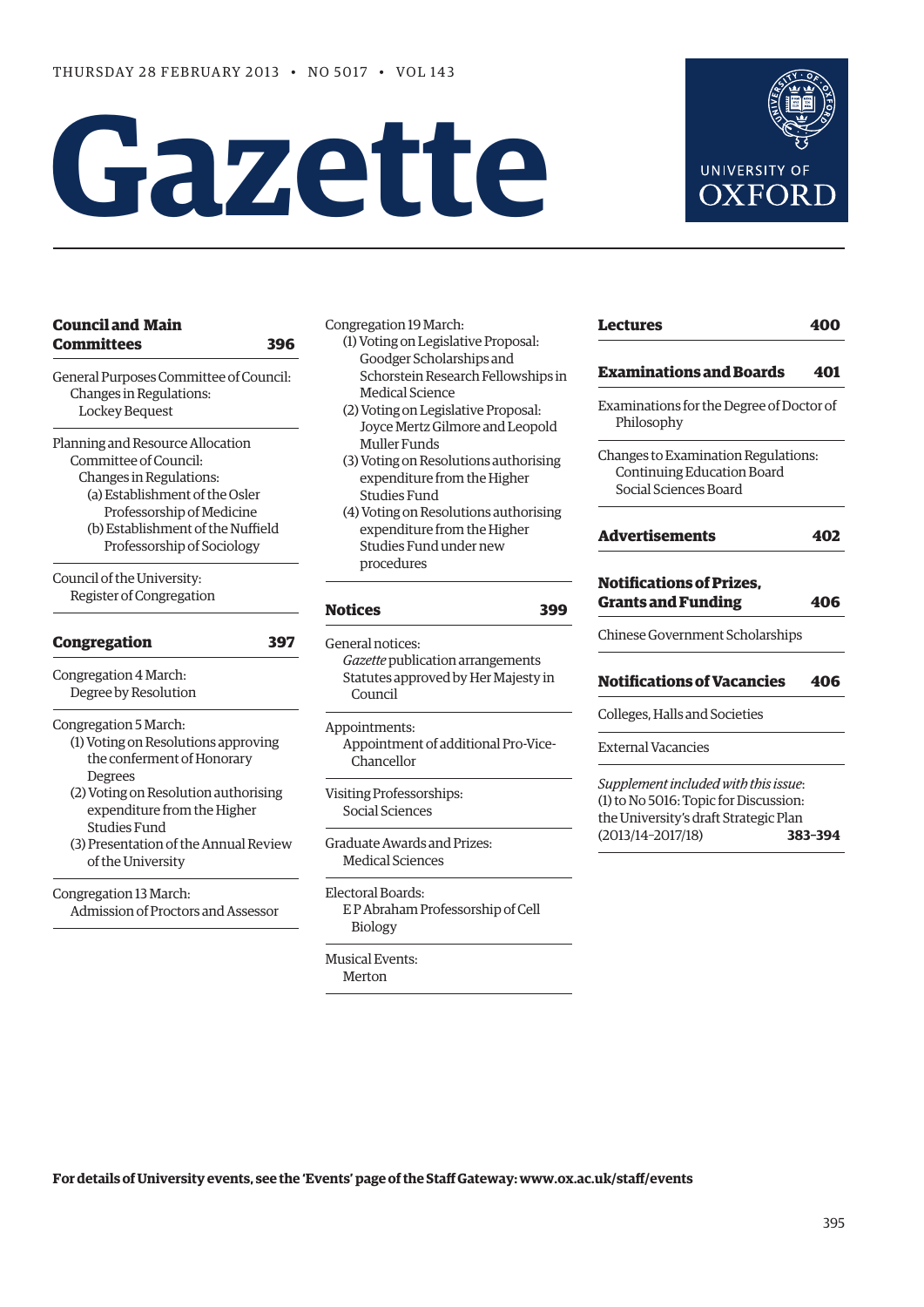# <span id="page-1-0"></span>Council and Main Committees

# **General Purposes Committee of Council**

# **Changes in Regulations**

The General Purposes Committee of Council has made the following changes in regulations, to come into effect on **15 March**.

# **Lockey Bequest**

# *Explanatory Note*

These changes reconstitute the board of management of the Fund in order to address obsolete references in the Trust Regulation, and clarify that the income of the Fund is to be used for grants in the interests of science, with a preference that they are awarded for travelling expenses of senior members of the University and of visiting lecturers.

# *Text of Regulations*

In Part 2 of Council Regulations 25 of 2002, concerning trusts, in § 214 amend regulations 2 and 3 as follows (new text underlined, deleted text struck through):

'2. The administration of the fund, and the application of its income, shall be the responsibility of a board of management comprisingThere shall be a committee to administer the income of the fund consisting of:

(1) a person appointed by the General Board Purposes Committee of Council, who shall be the Chair;

(2), (3) two persons appointed by the Board of the Faculty of Physical SciencesMathematical, Physical and Life Sciences Divisional Board;

(4), (5) atwo persons appointed by the Board of the Faculty of Biological Sciences;Medical Sciences Divisional Board.

(5) a person appointed by the Board of the Faculty of Physiological Sciences;

(6) a person appointed by the Board of the Faculty of Psychological Studies.

3. Each member of the committee board of management shall hold office for three years and be re-eligible for reappointment. The committee shall have power to co-opt not

more than five persons for periods of two years at a time.

4. The committee board of management appointed under the preceding clause may make grants from the income of the fund for travelling expenses of senior members of the University and of visiting lecturers or for other purposes as it deems appropriate, provided that such grants shall be applied in the interests of science. on the recommendation of the Board of the Faculty of Physical Sciences or the Board of the Faculty of Biological Sciences or the Board of the Faculty of Physiological Sciences or the Board of the Faculty of Psychological Sciences.'

# **Planning and Resource Allocation Committee of Council**

# **Changes in Regulations**

The Planning and Resource Allocation Committee of Council has made the following changes in regulations, to come into effect on **15 March**.

# **(a) Establishment of the Osler Professorship of Medicine**

*Explanatory Note*

These changes, made on the recommendation of the Medical Sciences Board, establish a new Osler Professorship of Medicine. Sir William Osler was Regius Professor of Medicine during the period 1905–19.

## *Text of Regulations*

**1** In SCHEDULE C of Council Regulations 3 of 2004, concerning statutory professorships, after 'May Professor of Medicine' insert:

'Osler Professor of Medicine'.

**2** In Sect III of Council Regulations 24 of 2002, concerning individual professorships, insert new § 220<sup>1</sup> and renumber existing §§ 220–329 as §§ 221–330:

# '**§220.***Osler Professor of Medicine*

1. The Osler Professor of Medicine shall undertake research, lecture and give instruction in population health.

2. The professor shall be elected by an electoral board consisting of:

(1) the Vice-Chancellor, or if the head of the college specified in paragraph (2) below is the Vice-Chancellor, a person appointed by Council;

(2) the head of the college to which the Chair may be allocated by Council from time to time; or if the head is unable or unwilling to act, a person appointed by the governing body of that college;

(3) a person appointed by the governing body of the college;

(4), (5) two persons appointed by Council;

(6)–(9) four persons appointed by the Medical Sciences Board;

(10) a person holding a clinical appointment appointed by the relevant NHS body with which the post-holder will hold an honorary contract.

3. At least three members of the board, of whom one shall be a professor, shall hold clinical appointments.

4. The professor shall be subject to the General Provisions of the regulations concerning the duties of professors and to those Particular Provisions of the same regulations, which are applicable to the Chair.'

# **(b) Establishment of the Nuffield Professorship of Sociology**

## *Explanatory Note*

These changes establish the Nuffield Professorship of Sociology.

## *Text of Regulations*

**1** In SCHEDULEA of Council Regulations 3 of 2004, concerning statutory professorships, after 'Chichele Professor of Social and Political Theory' insert:

'Nuffield Professor of Sociology'.

**2** In Sect III of Council Regulations 24 of 2002, concerning individual professorships, insert new  $\S 302^{\text{i}}$  as follows and renumber existing §§ 302–329 as §§ 303–330: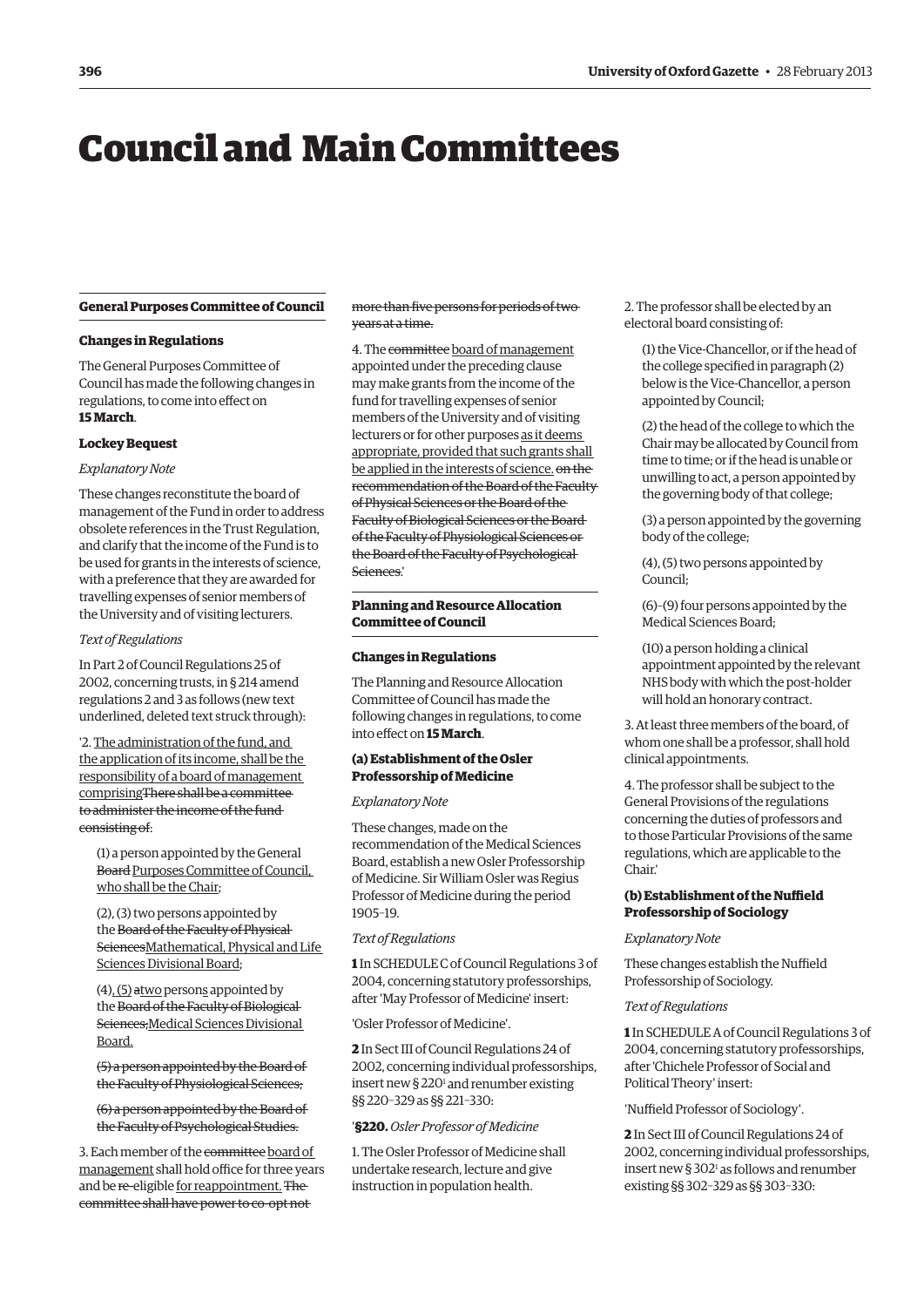# Congregation

#### <span id="page-2-0"></span>'**§302.***Nuffield Professor of Sociology*

1. There shall be a Nuffield Professor of Sociology, who shall undertake research in and shall lecture and give instruction in that subject and generally promote its study in the University.

2. The professor shall be elected by an electoral board consisting of:

(1) the Vice-Chancellor, or, if the head of the college specified in (2) of this clause is Vice-Chancellor, a person appointed by Council;

(2) the Warden of Nuffield College;

(3) a person appointed by the governing body of Nuffield College;

(4), (5) two persons appointed by Council;

(6) a person appointed by the Social Sciences Board;

(7)–(9) three persons appointed by the Department of Sociology.

3. The professor shall be subject to the General Provisions of the regulations concerning the duties of professors and to those Particular Provisions of the same regulations which are applicable to this chair.'

1 The number is subject to the approval of other regulations and may therefore change.

# **Council of the University**

#### **Register of Congregation**

Mr Vice-Chancellor reports that the following names have been added to the Register of Congregation:

Dodd, A A, Mansfield Duxfield, J, Corpus Christi Muirhead, R, Gray Institute for Radiation Oncology and Biology Summers, T R D, St Catherine's

#### **Divisional and Faculty Boards**

For changes in regulations for examinations see 'Examinations and Boards' below.

# **Congregation** 4 March

**Degree by Resolution**

*This content has been removed as it contains personal information protected under the Data Protection Act.*

The meeting of Congregation is cancelled. The sole business comprises questions to which no opposition has been notified and in respect of which no request for adjournment has been received, and Mr Vice-Chancellor will accordingly declare the resolutions carried, and the Annual Review presented, without a meeting under the provisions of Sect 7 (1) of Statute IV.

# **(1) Voting on Resolutions approving the conferment of Honorary Degrees**

(For explanatory note and text of resolutions see *Gazette* No 5015, 14 February 2013, p349.)

# **(2) Voting on Resolution authorising expenditure from the Higher Studies Fund**

(For explanatory note and text of resolution see *Gazette* No 5015, 14 February 2013, p349.)

# **(3) Presentation of the Annual Review of the University**

The Annual Review of the University for 2011–12 (Supplement \*1 to *Gazette*, Vol 143, January 2013) will be declared presented.

#### **Congregation** 13 March

# **Admission of Proctors and Assessor**

A Congregation will be held on 13 March, in the Sheldonian Theatre, for the purpose of admitting to office Jonathan Mallinson, MA PhD Camb, MAOxf, Fellow of Trinity, and Rebecca Surender, BA Essex, MSc DPhil Oxf, Fellow of Green Templeton, as Proctors for the ensuing year, and Penelope Jean Probert Smith, MA PhD Camb, MA DPhil Oxf, Fellow of Lady Margaret Hall, as Assessor for the ensuing year.

# **Please note that the venue for the ceremony this year has moved from Convocation House to the Sheldonian Theatre.**

#### **Congregation** 19 March 2pm

¶ Members of Congregation are reminded that any two members may, not later than **noon on 11 March**, give notice in writing to the Registrar that they intend to oppose any of the legislative proposals at 1–2 or the resolutions at 3–4 below (see the note on the conduct of business in Congregation below). If no such notice has been given, and unless Council has declared otherwise or the meeting has been adjourned, the legislative proposals and the resolutions shall be carried and the meeting may be cancelled.

# **(1) Voting on Legislative Proposal: Goodger Scholarships and Schorstein Research Fellowships in Medical Science**

#### *Explanatory Note*

The following legislative proposal removes provisions in the Goodger Scholarships Fund and Schorstein Research Fellowships Fund in Medical Science that are in breach of the Equality Act 2010 and broadens the objects of both Funds such that they can be managed together and applied for research scholarships in medical science generally.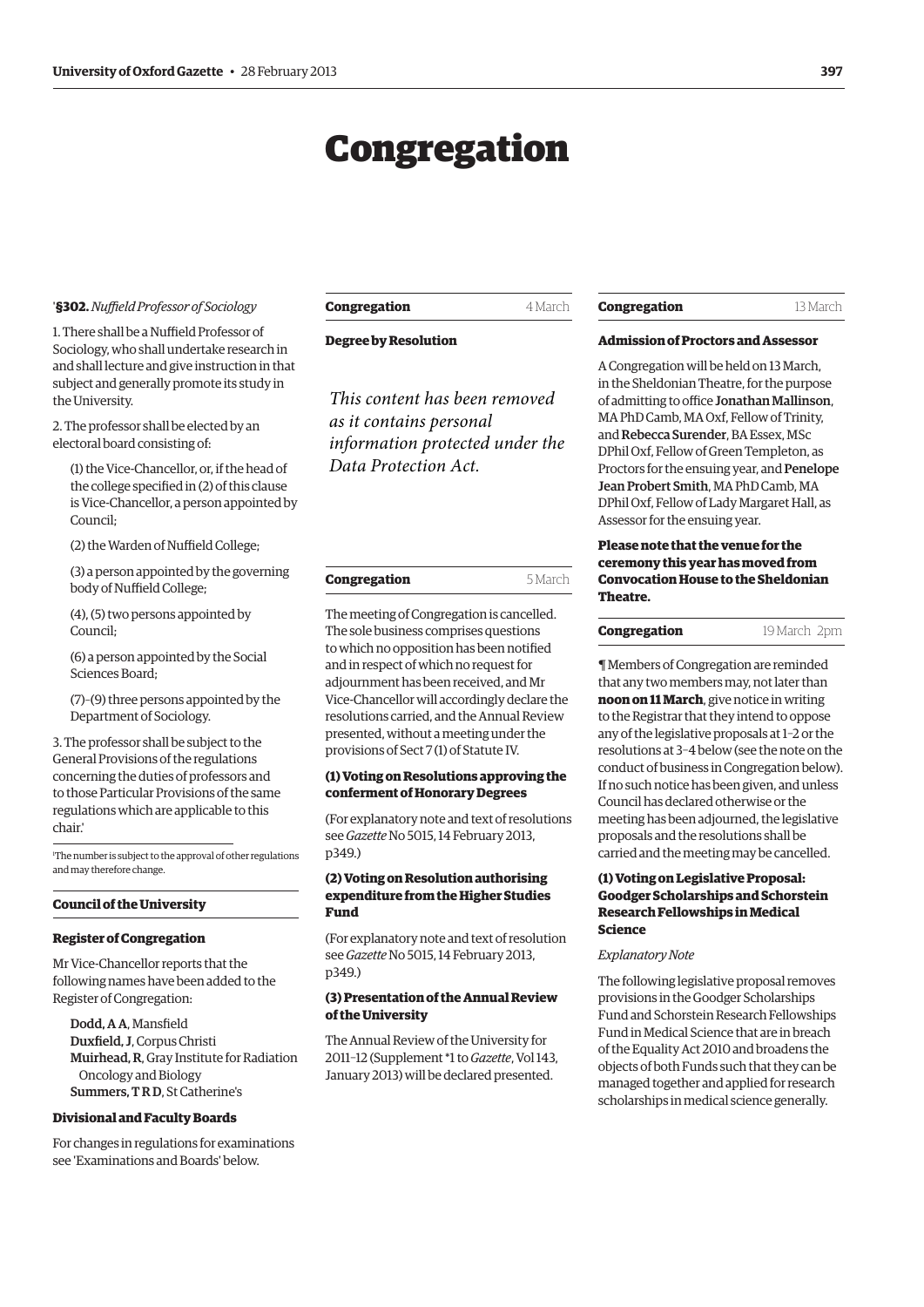*WHEREAS it is expedient to change the existing provisions governing the Goodger Scholarships Fund and Schorstein Research Fellowships Fund in Medical Science, NOW* THE UNIVERSITY OF OXFORD, in exercise *of the powers in that behalf conferred upon it by the Universities of Oxford and Cambridge Act, 1923, and of all other powers enabling it,* ENACTS*, subject to the approval of Her Majesty in Council,*AS FOLLOWS.

**1** In Part 2 of Council Regulations 25 of 2002, concerning trusts, delete §§ 137 and 321, and renumber existing §§ 138–397 as §§ 137–395.

**2** In the Schedule to the Statutes and Regulations, after Part 76 insert the following new Part 77<sup>1</sup>:

# '**Part 77: Goodger and Schorstein Fund for Research Scholarships in Medical Science**

1. The University holds as permanent endowment the assets known as the Goodger Scholarships Fund and the Schorstein Research Fellowships Fund in Medical Science on the trusts declared in this Part of the Schedule to the Statutes. Further money or property may be paid or transferred to the University as either expendable or permanent endowment to be held on the same trusts. The assets so held will be known collectively as the Goodger and Schorstein Fund for Research Scholarships in Medical Science ("the Fund").

2. The University shall retain as permanent endowment those of the assets in the Fund which are contributed on the express understanding that they are to be treated as permanent endowment ("the Permanent Endowment").

3. The University shall (a) apply the income of the Permanent Endowment; and (b) apply the income and, in its discretion, the capital of the remainder of the Fund (if any), towards research scholarships and/or fellowships in medical science.

4. The administration of the Fund, and the application of its income, shall be the responsibility of a board of management consisting of three persons appointed by the Medical Sciences Divisional Board.

5. The University shall have power to pay out of the capital or the income of the Fund all costs of and incidental to the creation of the Fund, and the management and administration of the Fund.

6. The University may exercise any of its corporate powers in the management and administration of the Fund in so far as those powers are not inconsistent with this Part.

7. Subject to section 8, Council may amend, repeal or add to this Part in accordance with Part D of Statute XVI, but no amendment is valid if it would cause the Fund to:

(1) cease to be exclusively charitable according to the law of England and Wales; or

(2) be outside the objects of the University.

8. Any amendment to section 3 of this Part is an amendment to the main objects of the Fund for the purposes of Part D of Statute XVI and must be approved both by Congregation of the University and subsequently by Her Majesty in Council.'

# **(2) Voting on Legislative Proposal: Joyce Mertz Gilmore and Leopold Muller Funds**

### *Explanatory Note*

The following legislative proposal broadens the objects of the Joyce Mertz Gilmore Fund and Leopold Muller Fund such that they can be managed, along with the McCormack Legacy Fund, as a single fund for the support of the Refugee Studies Centre generally.

*WHEREAS it is expedient to change the existing provisions governing the Joyce Mertz Gilmore Fund and Leopold Muller Fund,*  **NOW THE UNIVERSITY OF OXFORD, in** *exercise of the powers in that behalf conferred upon it by the Universities of Oxford and Cambridge Act, 1923, and of all other powers enabling it,* ENACTS*, subject to the approval of Her Majesty in Council,*AS FOLLOWS.

**1** In Part 2 of Council Regulations 25 of 2002, concerning trusts, delete §§ 191 and 210 and renumber existing §§ 192–397 as §§ 191–395.

**2** In the Schedule to the Statutes, after Part 77 insert the following new Part 781:

#### '**Part 78: Refugee Studies Fund**

1. The University holds as permanent endowment the assets known as the Joyce Mertz Gilmore Fund, the Leopold Muller Fund and the McCormack Legacy Fund on the trusts declared in this Part of the Schedule to the Statutes. Further money or property may be paid or transferred to the University as either expendable or permanent endowment to be held on the same trusts. The assets so held will be known collectively as the Refugee Studies Fund ("the Fund").

2. The University shall retain as permanent endowment those of the assets in the Fund which are contributed on the express understanding that they are to be treated as permanent endowment ("the Permanent Endowment").

3. The University shall (a) apply the income of the Permanent Endowment; and (b) apply the income and, in its discretion, the capital of the remainder of the Fund (if any), in support of the Refugee Studies Centre.

4. The administration of the Fund, and the application of its income and capital, shall be the responsibility of the Executive Committee of the Department of International Development, which may make and amend Standing Orders consistent with these Regulations governing the administration of the Fund and the application of its income.

5. The University may in its absolute discretion in the period ending 21 years from the date of this regulation, instead of applying the income of the Fund in any year, accumulate all or any part of such income by investing it, and holding it as part of the capital of the Fund. The University may apply the whole or any part of such accumulated income in any subsequent year as if it were income of the Fund arising in the then current year.

6. The University shall have power to pay out of the capital or the income of the Fund all costs of and incidental to the creation of the Fund, and the management and administration of the Fund.

7. The University may exercise any of its corporate powers in the management and administration of the Fund in so far as those powers are not inconsistent with this Part.

8. Subject to section 9, Council may amend, repeal or add to this Part in accordance with Part D of Statute XVI, but no amendment is valid if it would cause the Fund to:

(1) cease to be exclusively charitable according to the law of England and Wales; or

(2) be outside the objects of the University.

9. Any amendment to section 3 of this Part is an amendment to the main objects of the Fund for the purposes of Part D of Statute XVI and must be approved both by Congregation of the University and subsequently by Her Majesty in Council.'

# **(3) Voting on Resolutions authorising expenditure from the Higher Studies Fund**

# *Text of Resolutions*

(i) That the University be authorised to expend, from the unearmarked element of the Higher Studies Fund, £50,000 to support the Chair in the Analysis of Nonlinear Partial Differential Equations with immediate effect.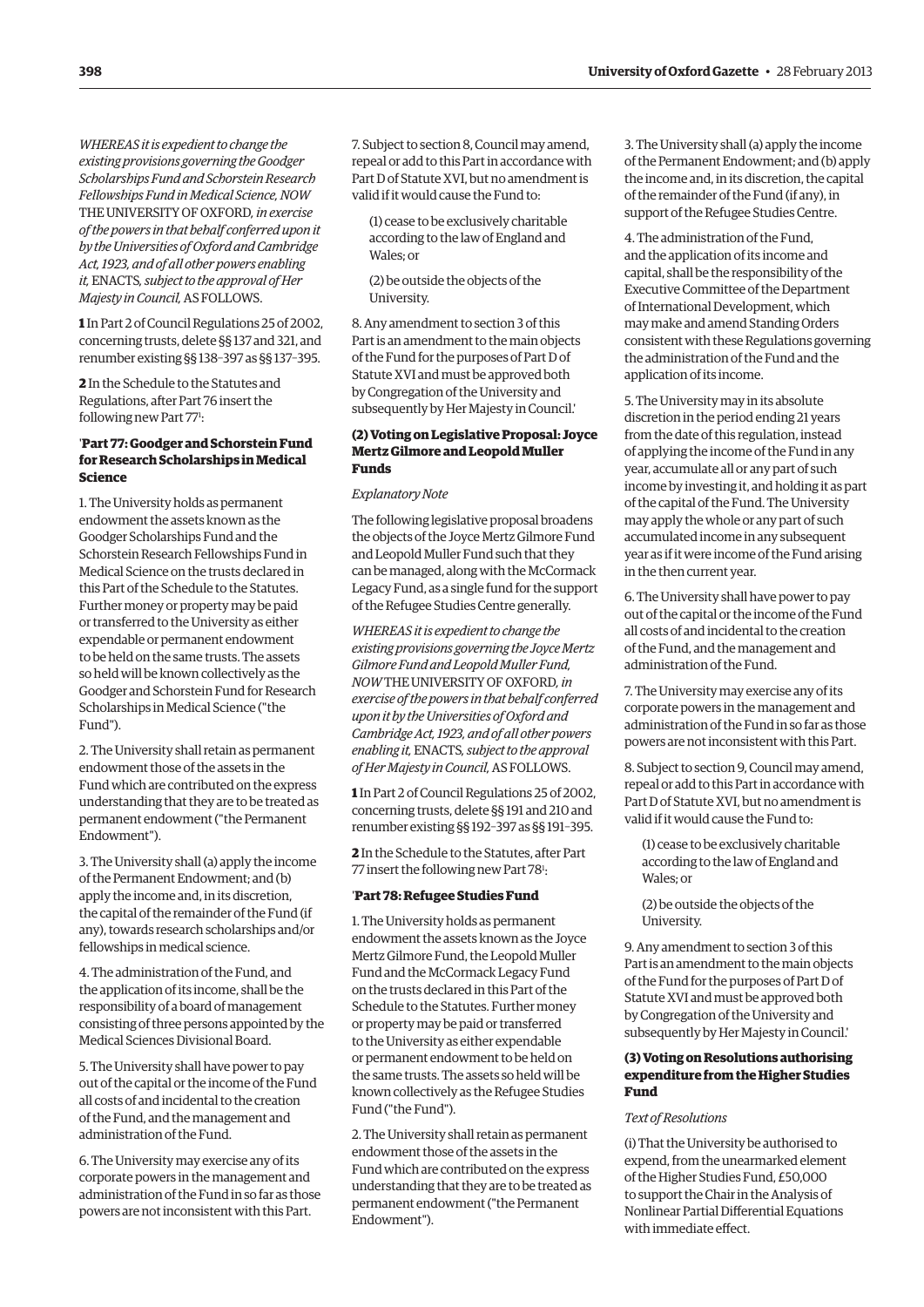# Notices

<span id="page-4-0"></span>(ii) That the University be authorised to expend, from the element of the Higher Studies Fund known as the Bodleian 'B' Fund, funding in the amount of £47,000 to support three initiatives: the purchase of 39 iPads/tablet computers, a self-issue machine and demand-driven acquisition, with immediate effect.

# **(4) Voting on Resolutions authorising expenditure from the Higher Studies Fund under new procedures**

#### *Explanatory Note*

New procedures have been put in place for the allocation of funds from the Higher Studies Fund (HSF). Applications from the divisions outlining their funding requirements for new professors for three years are now considered annually by PRAC and the HSF Trustees as a gathered field. Arising from this consideration the Trustees now wish to make the allocations to each division as described below.

#### *Text of Resolutions*

(i) That the University be authorised to expend, from the element of the Higher Studies Fund earmarked for Social Studies, funding in the amount of £640,000 over the three-year period 2013/14 to 2015/16, to support fifteen professors coming into the Social Sciences Division.

(ii) That the University be authorised to expend, from the element of the Higher Studies Fund earmarked for Social Studies, funding in the amount of £160,000 over the three-year period 2013/14 to 2015/16, to support three professors coming into the Humanities Division.

(iii) That the University be authorised to expend, from the unearmarked element of the Higher Studies Fund, funding in the amount of £270,000 over the three-year period 2013/14 to 2015/16, to support seven professors coming into the Humanities Division.

(iv) That the University be authorised to expend, from the unearmarked element of the Higher Studies Fund, £300,000 for three posts starting in the Medical Sciences Division in 2013/14.

(v) That the University be authorised to expend, from the unearmarked element of the Higher Studies Fund, £300,000 for three posts starting in the Mathematical, Physical and Life Sciences Division in 2013/14.

1 The number is subject to the approval of other legislative proposals and may therefore change.

#### **Note on procedures in Congregation**

¶ Business in Congregation is conducted in accordance with Congregation Regulations [2 of 2002 \(www.admin.ox.ac.uk/statutes/](www.admin.ox.ac.uk/statutes/regulations/529-122.shtml) regulations/529-122.shtml). A printout of these regulations, or of any statute or other regulations, is available from the Council Secretariat on request. A member of Congregation seeking advice on questions relating to its procedures, other than elections, should contact Mrs F Burchett at the University Offices, Wellington Square (telephone: (2)80199; email: felicity. [burchett@admin.ox.ac.uk\); questions](mailto:felicity.burchett@admin.ox.ac.uk)  relating to elections should be directed to the Elections Officer, Ms S L S Mulvihill [\(telephone: \(2\)80463; email: elections.](mailto:elections.office@admin.ox.ac.uk) office@admin.ox.ac.uk).

# **General notices**

#### *Gazette* **publication arrangements**

The final full *Gazette*s of Hilary term will be published on 7 and 14 March. A further issue will be published on 21 March, but this will be limited to Council and Congregation business and changes to Examination Regulations. Publication for Trinity term will begin on 18 April. The usual deadline arrangements will apply.

# **Statutes approved by Her Majesty in Council**

Mr Vice-Chancellor has received a communication from the Clerk of Her Majesty's Privy Council, stating that, on 12 February 2013, Her Majesty was pleased to approve statutes concerning: (i) the Schedule to the Statutes; (ii) the Jesus Professorship of Celtic Endowment Fund; and (iii) Statute VI.

Item (i) was approved by Congregation on 31 May 2005 (p1111, amendments published on 12 May 2005, pp976–7); item (ii) on 24 April 2012 (p468, amendments published on 15 March 2012, p383); item (iii) on 15 May 2012 (p518, amendments published on 3 May 2012, p491).

#### **Appointments**

# **Appointment of additional Pro-Vice-Chancellor**

Mr Vice-Chancellor has appointed the following as an additional deputy for 2012–13:

Dr Sarah Elizabeth Thomas, AB Smith, MAOxf, MS Simmons, PhD Johns Hopkins, Bodley's Librarian and Fellow of Balliol

Dr Thomas was admitted to office on 20 February.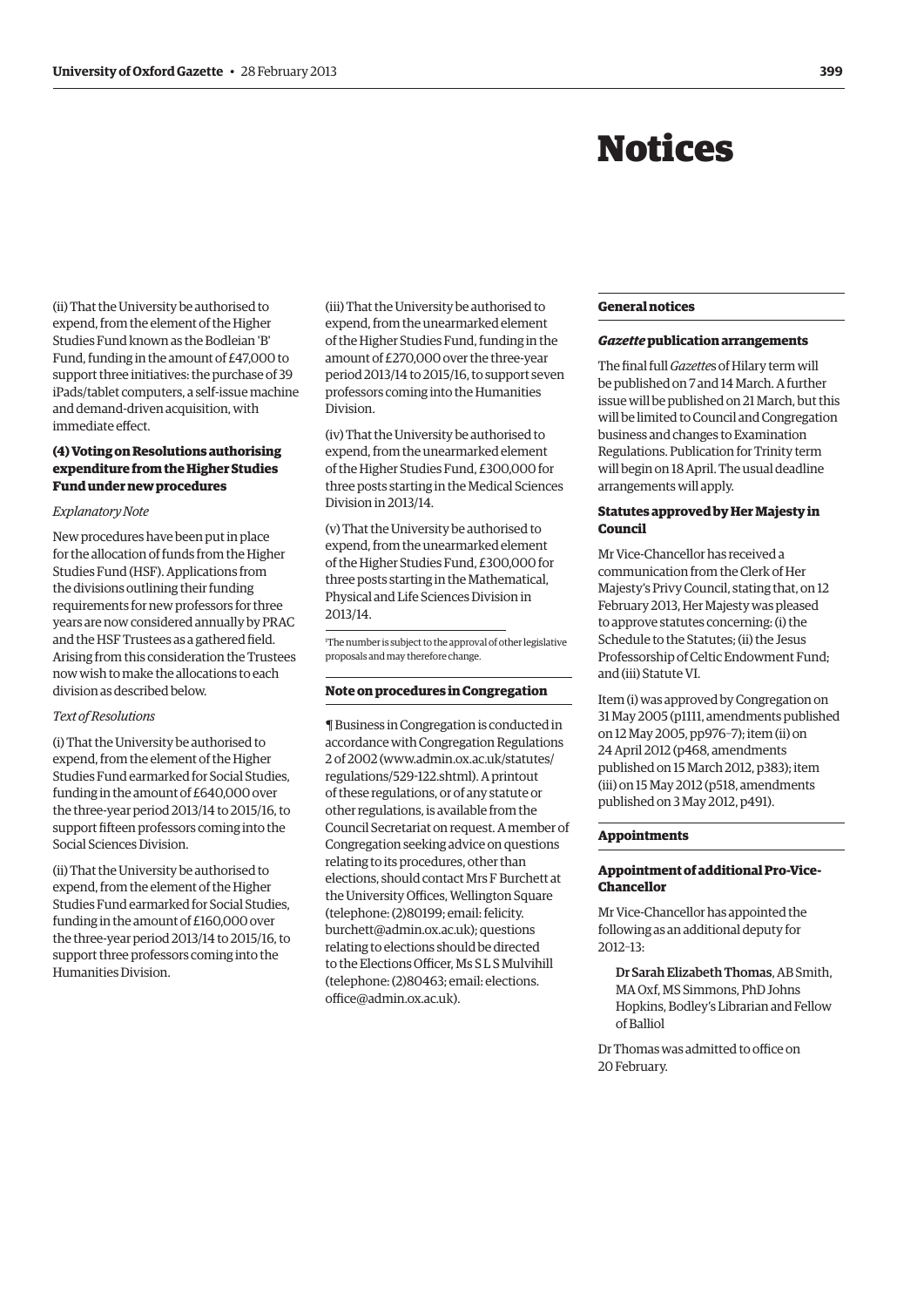# Lectures

## <span id="page-5-0"></span>**Visiting Professorships**

### **Social Sciences**

The Social Sciences Division has, on the recommendation of the Saïd Business School, conferred the title of Visiting Professor on Professor C M Christensen, BA Brigham Young, MBA DBA Harvard Business School, MPhil Oxf, from 21 April to 15 June 2013.

# **Graduate Awards and Prizes**

# **Medical Sciences**

# BRIAN JOHNSON PRIZE IN PATHOLOGY

The 2012/13 prize has been awarded to Stuart Mires, St John's. *Proxime accessit*: Ruairidh Battleday, Keble.

## **Electoral Boards**

# **Composition of an Electoral Board**

The composition of the electoral board to the post below, proceedings to fill which are currently in progress, is as follows:

# E P Abraham Professorship of Cell Biology

#### *Appointed by*

| The Provost of Queen's    | Mr Vice-Chancellor <sup>1</sup> |
|---------------------------|---------------------------------|
| The Rector of Lincoln     | ex officio                      |
| <b>Professor F Barr</b>   | Medical Sciences                |
|                           | Division                        |
| Professor M Freeman       | Medical Sciences                |
|                           | Division                        |
| Dr R Hegde                | Medical Sciences                |
|                           | Division                        |
| Professor LRaff           | Medical Sciences                |
|                           | Division                        |
| <b>Professor K Davies</b> | Council                         |
| Professor G Griffiths     | Council                         |
| Dr L Durning              | Lincoln                         |

1 Appointed by Mr Vice-Chancellor under the provisions of Statute IX, Sect 10 and 11.

#### **Musical Events**

#### **Merton**

The following events will take place in Merton College Chapel, unless otherwise noted.

#### Organ Recital

*4 Mar, 1.15pm*: Benjamin Nicholas

#### PASSIONTIDE AT MERTON FESTIVAL

*Sat, 23 Mar: 2pm, TS Eliot Theatre*: *Abraham and Isaac* by Benjamin Britten

*4.30pm, TS Eliot Theatre*: Arvo Part and the *Passio*: a lecture by Meurig Bowen

*6pm*: Choral Evensong

*9.30pm*: Arvo Part's *Passio*, sung by Merton College Choir and the Marian Consort

*Sun, 24 Mar: 10.30am*: Procession and Sung Eucharist for Palm Sunday

*5pm*: *Messiah*, Merton College Choir and Charivari Agréable

#### **Humanities**

#### **Faculty of Oriental Studies**

#### ISLAMIC WORLD SUBJECT GROUP

Dr Myriam Wissa, SOAS, will lecture at 4pm on 1 March in Lecture Room 2, Oriental Institute.

*Subject*: 'God's mystic revisited: Dhu'l-Nun al-Misri's thought and its late antique context'

#### **Colleges, Halls and Societies**

# **Hertford**

#### John Donne Lecture

Lord (Gus) O'Donnell, former Cabinet Secretary, will deliver a keynote lecture at 5.15pm on 15 March in the Sheldonian [Theatre. Please email development.office@](mailto:development.office@hertford.ox.ac.uk) hertford.ox.ac.uk to let us know if you will be attending.

*Subject*: 'If no man or woman are islands, what are they?'

# **Institutes, Centres and Museums**

#### **Latin American Centre**

#### **SEMINAR**

#### *Change of title*

Dr Ben Smith, Warwick, will lecture at 5pm on 1 March at the Latin American Centre, 1 Church Walk. Please note the change in title from that previously notified. All welcome. Convenor: Professor Alan Knight *Subject*: 'The rise and fall of narcopopulism: politics, radicalism, and drugs in Sinaloa, 1940–80'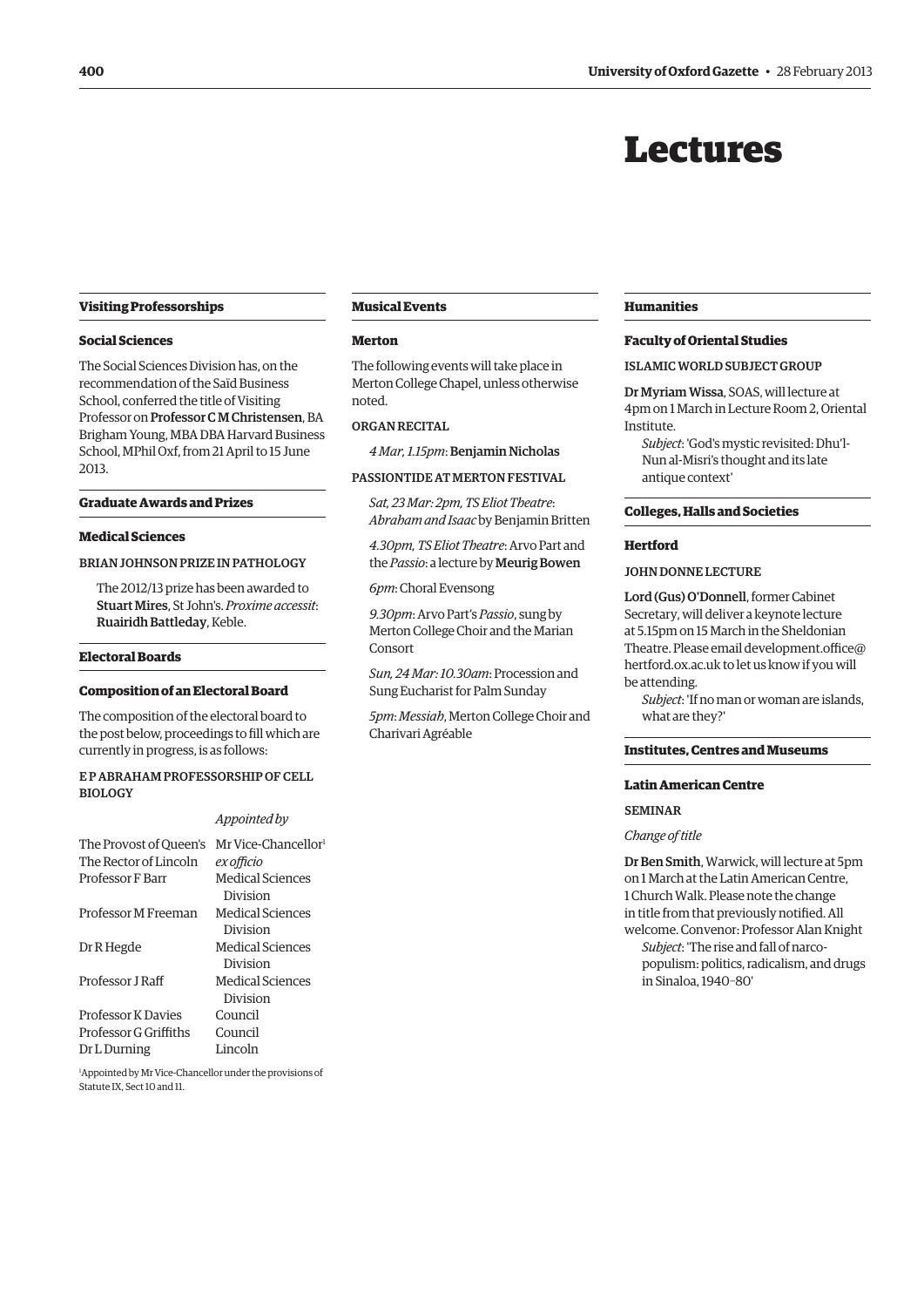# <span id="page-6-0"></span>Examinations and Boards

**Examinations for the Degree of Doctor of Philosophy**

*This content has been removed as it contains personal information protected under the Data Protection Act.*

## **Changes to Examination Regulations**

For the complete text of each regulation listed below and a listing of all changes to regulations for this year to date, [please see www.ox.ac.uk/gazette/](www.ox.ac.uk/gazette/examinationregulations) examinationregulations.

# **Continuing Education Board**

Foundation Certificate in English **LITERATURE** 

to rename one paper

# **Social Sciences Board**

# MSC AND MPHIL IN MODERN JAPANESE **STUDIES**

(a) minor cosmetic change (MPhil) (b) change to assessment requirements re failed papers (MSc)

# PRELIMS AND FINAL HONOUR SCHOOL IN Economicsand Management

(a) to clarify current practice concerning course packs (b) notification of available FHS options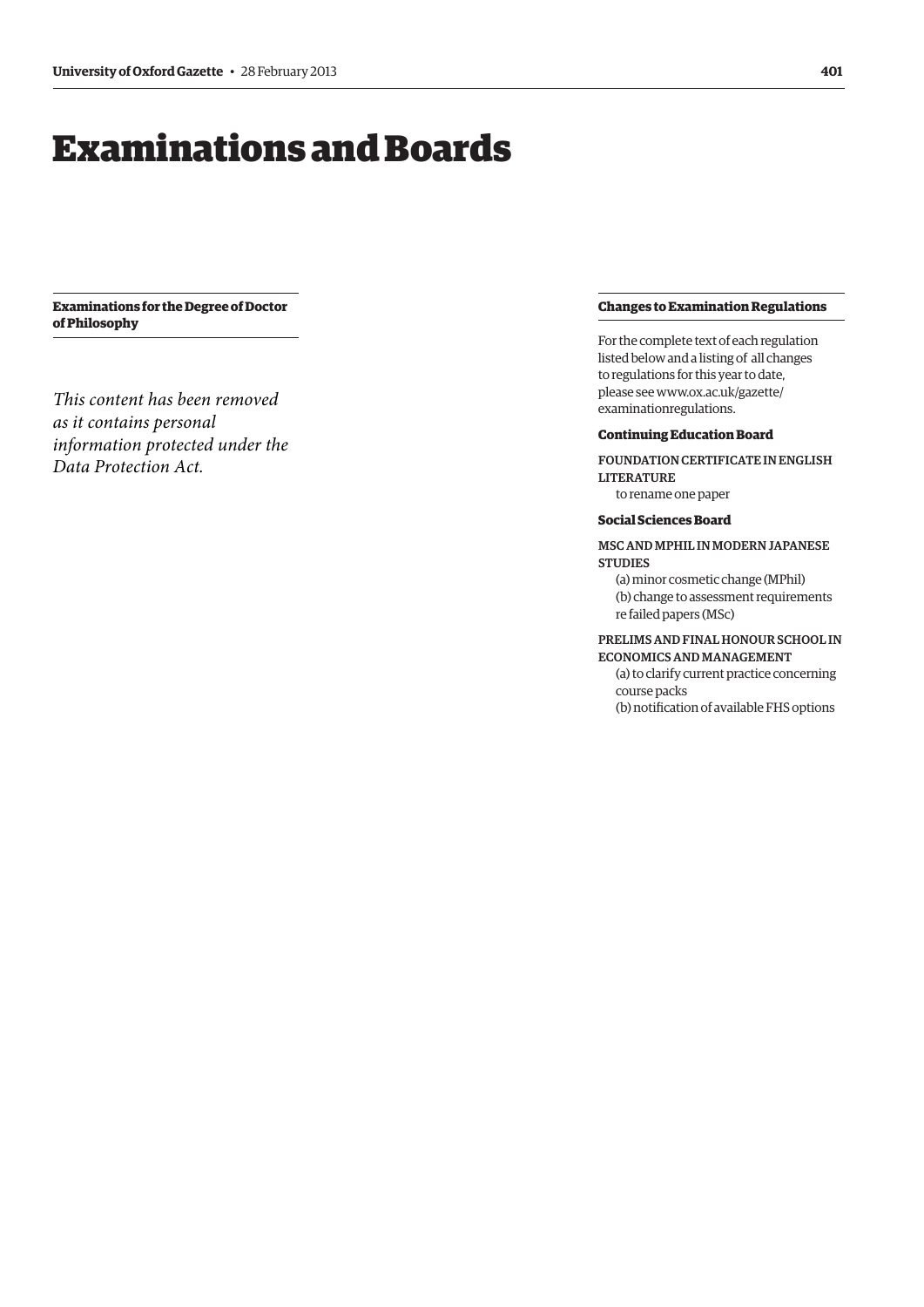# <span id="page-7-0"></span>Advertisements

#### **Advertising enquiries**

*Email*: gazette.ads@admin.ox.ac.uk *Telephone*: 01865 (2)80548 *Web*[: www.ox.ac.uk/gazette/](www.ox.ac.uk/gazette/classifiedadvertising) classifiedadvertising

# **Deadline**

Advertisements are to be received by **noon on Wednesday** of the week before publication (ie eight days before publication). Advertisements must be submitted online.

## **Charges**

Commercial advertisers: £30 per insertion of up to 70 words, or £60 per insertion of 71–150 words.

Private advertisers: £20 per insertion of up to 70 words, or £40 per insertion of 71–150 words.

For both categories, placings of four or more insertions of one advertisement are allowed a discount of 25%.

See our website for examples of whether an advertisement is considered commercial [or private: www.ox.ac.uk/gazette/](www.ox.ac.uk/gazette/classifiedadvertising) classifiedadvertising.

#### **Online submission and payment**

Advertisements must be submitted and paid for online, using a credit card or debit card, through a secure website. For details, see [www.ox.ac.uk/gazette/classifiedadvertising.](www.ox.ac.uk/gazette/classifiedadvertising)

# **Extracts from the terms and conditions of acceptance of advertisements**

#### *General*

1. Advertisements are accepted for publication at the discretion of the editor of the *Gazette*.

*Note*. When an advertisement is received online, an acknowledgement will be emailed automatically to the email address provided by the advertiser. The sending of this acknowledgement does not constitute an an acceptance of the advertisement or an undertaking to publish the advertisement in the *Gazette*.

2. The right of the *Gazette* to edit an advertisement, in particular to abridge when necessary, is reserved.

3. Advertisements must be accompanied by the correct payment, and must be received by the deadline stated above. *No refund can be made for cancellation after the acceptance of advertisements*.

4. Once an advertisement has been submitted for publication, no change to the text can be accepted.

5. Voucher copies or cuttings cannot be supplied.

#### *Charges*

6. Two separate charging arrangements will apply, for commercial and private advertisers. The rates applicable at any time will be published regularly in the *Gazette*, and may be obtained upon enquiry. The rates, and guidance on applicability of each rate, are also available online.

The editor's decision regarding applicability of these rates to an individual advertiser will be final.

# *Disclaimer*

**7. The University of Oxford and Oxford University Press accept no responsibility for the content of any advertisement published in the** *Gazette***. Readers should note that the inclusion of any advertisement in no way implies approval or recommendation of either the terms of any offer contained in it or of the advertiser by the University of Oxford or Oxford University Press.**

*Advertisers' Warranty and Indemnity*

**13. The advertiser warrants:**

**(i) Not to discriminate against any respondents to an advertisement published in the** *Gazette* **on the basis of their gender, sexual orientation, marital or civil partner status, gender reassignment, race, religion or belief, colour, nationality, ethnic or national origin, disability or age, or pregnancy.**

(ii) That the advertisement does not contravene any current legislation, rules, regulations or applicable codes of practice.

(iii) That it is not in any way illegal or defamatory or a breach of copyright or an infringement of any other person's intellectual property or other rights.

*You are advised to view our full Terms and Conditions of acceptance of advertisements. Submission of an advertisement implies acceptance of our terms and conditions, which may be found at www.ox.ac.uk/gazette/ [classifiedadvertising, and may also be obtained](www.ox.ac.uk/gazette/classifiedadvertising)  on application to Gazette Advertisements, Public Affairs Directorate, University Offices, Wellington Square, Oxford OX1 2JD.*

## **Publication in online** *Gazette*

16. Unless the advertiser stipulates otherwise, all advertisements will be published in the online *Gazette* in addition to the printed *Gazette*. At the time of submission of an advertisement, the advertiser may stipulate that he or she does not wish the advertisement to be included in the online *Gazette*. This stipulation: (i) must be made at the time of submission of the advertisement; (ii) cannot later be altered; (iii) will apply to all instances of publication of an advertisement arranged at the time of submission of that advertisement. Please note that advertisements form part of the online *Gazette* as published and cannot be removed or amended after publication.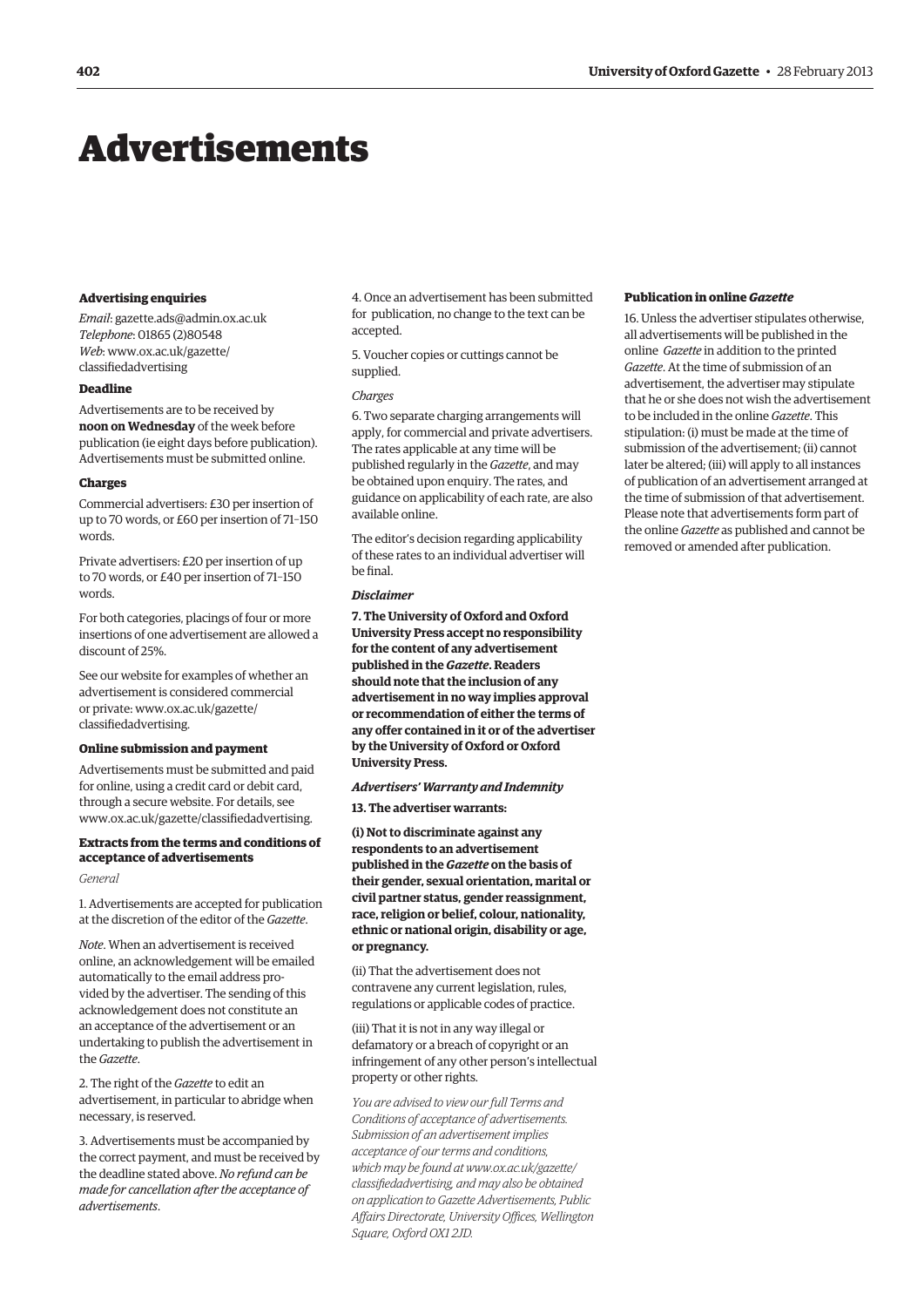# **Miscellaneous**

#### *Gazette* **publication arrangements**

**Advertisers are asked to note** that the remaining *Gazette*s of Hilary term will be published on 7, 14 and 21 March. Please note, however, that the 21 March issue will be limited to University business only, so will not contain classified advertisements. Publication for Trinity term will begin on 18 April. The usual deadline will continue to apply (see above).

# **Inspiring Craft Courses**

**Beat the winter doldrums** – Ardington School of Crafts offers short courses with practising craftspeople in beautiful surroundings near Wantage. 150 courses between 1 and 3 days, from stained glass and silver jewellery to textiles and carving, all held in our well-equipped workshops. Unearth your hidden talents and discover why people keep coming back to Ardington School of Crafts. Gift vouchers available. See: [www.ardingtonschoolofcrafts.com.](www.ardingtonschoolofcrafts.com) Tel: 01235 833433.

#### **Research participants sought**

**Experiences of multiple conditions**. As part of a National Institute for Health Research project, we are looking to interview both patients and GPs about their experiences of managing multiple conditions, and to seek their thoughts on what might help them to manage these conditions better. We are interested in speaking to patients with at least 2 of the following conditions: asthma, COPD, stroke, epilepsy, heart disease and diabetes. We would also like to speak to GPs about the issues they face with patients with these conditions, and what they feel could be changed to improve clinical management. For further information please contact Kate Neal, Health Services and Policy Research Group: kate.neal@phc.ox.ac.uk or 07775 003928.

**The Oxford Pregnancy Study** is investigating how anxiety during pregnancy may affect mums and babies. We are currently recruiting women who are pregnant for the first time, are between 18 and 40 years old and speak English fluently. Participation in the study will take approximately 2 hours in total, and all participants will be reimbursed for time and travel expenses. For more information about [this study, please email prenatal@psych.ox.ac.](mailto:prenatal@psych.ox.ac.uk) uk, or telephone 01865 316109.

#### **Oxford University Newcomers' Club**

**The Oxford University Newcomers' Club** at the University Club, 11 Mansfield Rd, OX1 3SZ, welcomes the wives, husbands or partners of visiting scholars, of graduate students and of newly appointed academic members of the University. We offer help, advice, information and the opportunity to meet others socially.

Informal coffee mornings are held in the club every Wednesday 10.30–12 (excluding the Christmas vacation). Newcomers with children (0–4) meet every Fri in term 10.15–11.45. We have a large programme of events including tours of colleges, museums and other places of interest. Other term-time activities include a book group, informal conversation group, garden group, antiques group, opportunity to explore Oxfordshire and an opportunities [in Oxford group. Visit our website: www.](www.newcomers.ox.ac.uk) newcomers.ox.ac.uk.

# **Antiques bought and sold**

**Antiques and decorative objects** bought and sold. Fireplace-related items – grates, firetools, firebacks, fenders, nursery guards; 17th-, 18thand 19th-century furniture; interesting and unusual items including silver, pictures, desks and library furniture, also garden items such as stoneware or seating. Please ring to sell, or to purchase visit us at Greenway Antiques, 90 Corn St, Witney, Oxon. Open Mon–Fri 9.30–5, Sat 10–5. Tel: 01993 705026. Mobile: 07831 585014.

# **Restoration and conservation of antique furniture**

**John Hulme** undertakes all aspects of restoration. Thirty years' experience. Collection and delivery. For free advice, telephone or write to the Workshop, 11A High St, Chipping Norton, Oxon, OX7 5AD. Tel: 01608 641692.

## **Services offered**

**Big or small, we ship it all**. Plus free pick up anywhere in Oxford. Also 24-hour photocopying, private mailing addresses (24 hour access and mail forwarding worldwide), binding, fax bureau, colour photocopying, mailing services and much more. Contact or visit Mail Boxes Etc, 266 Banbury Rd, Oxford. Tel: 01865 514655. Fax: 01865 514656. Email: staff@mbesummertown.co.uk. Also at 94 London Rd, Oxford. Tel: 01865 741729. Fax: [01865 742431. Email: staff@mbeheadington.](mailto:staff@mbeheadington.co.uk) co.uk.

**Tree surgery**. Town and Country Trees Ltd, established in 1993, providing practical help and advice in all aspects of tree and shrub maintenance throughout Oxfordshire and surrounding areas. Dedicated and environmentally sympathetic practitioners in tree care and preservation. Contact Paul Hodkinson on 07976 261850 or 0845 458 2980.

**Airport car service**. Professional reliable service for business or pleasure. Comfortable, practical Volvo XC 70 estate. All-wheel drive gets you there safely, ice or snow! Luxury Audi A8 limousine – sink into the beige leather seats and be wafted to the airport or treat your VIP

guests. All cars run on winter tyres for safety. Heathrow from £75, Eurostar £95, Cambridge £125. Call Clive Roberts on 01865 778608 or 07917 566077 (mobile) or email your [requirements to cliveroberts@talktalk.net.](mailto:cliveroberts@talktalk.net)  Business/University accounts welcome.

**Hope Services** is a family-run typesetting company established more than 35 years ago. Based in the heart of Oxfordshire, we specialise in the styling and production of published material. We regularly work on all types of publications including early learning teaching titles; single-author, first-time novels and novellas; academic law books and journals; and social, financial and technical reports. We would be happy to discuss and develop your ideas, and provide you with an individual quote. Please feel free to contact us at Hope Services (Abingdon) Ltd. Tel: 01235 [530439. Web: www.hopeservices.co.uk.](www.hopeservices.co.uk) Email: [mark.harvey@hopeservices.co.uk.](mailto:mark.harvey@hopeservices.co.uk)

**Sell your books**. We buy academic and non-academic used books. If you are moving office or home, leaving the University or just need more space, we may be able to help. We are most interested in arts and social science subjects. Good prices paid for large or small collections and we collect from anywhere in the Oxford area. Please contact Ross on 07720 [288774 or bd@beadledavies.co.uk.](mailto:bd@beadledavies.co.uk)

**Alexander Technique** – research published in the *British Medical Journal* demonstrates the effectiveness of the Alexander Technique [for chronic low-back pain. See www.bmj.](www.bmj.com) com or www.stat.org.uk. Lessons available in central Oxford and Headington, and ongoing evening class on Monday evenings in central Oxford. You can come to just 1 session to see if AT will be of benefit. Student rates. Stephen Cooper: 01865 765511, 07981 323654, scooper1@btconnect.com, www. [alexandertechniqueoxford.co.uk.](www.alexandertechniqueoxford.co.uk) 

#### **Houses to let**

**An Englishman's home is his castle** – so the saying goes. We don't have too many castles, but we do have a constant supply of good-quality property to rent in Oxford city. QB Management is one of Oxford's foremost letting agents, specialising in letting to academics and other professionals. We aim to provide the friendliest professional service in the city. Visit: www.qbman.co.uk, call: 01865 [764533, or email: info@qbman.co.uk.](mailto:info@qbman.co.uk)

**Live in comfort near the Thames**, a short walk to the river, city centre and University. Beautiful, eclectic Victorian house, 4 bedrooms, large split-level living room, dining room, modern and fully equipped kitchen. First floor: hi-spec bathroom with spacious shower, free-standing bath, double sinks, bidet, WC. Second floor: shower room with WC. South-facing garden. Residents' parking, bicycle(s), WiFi. Available: end June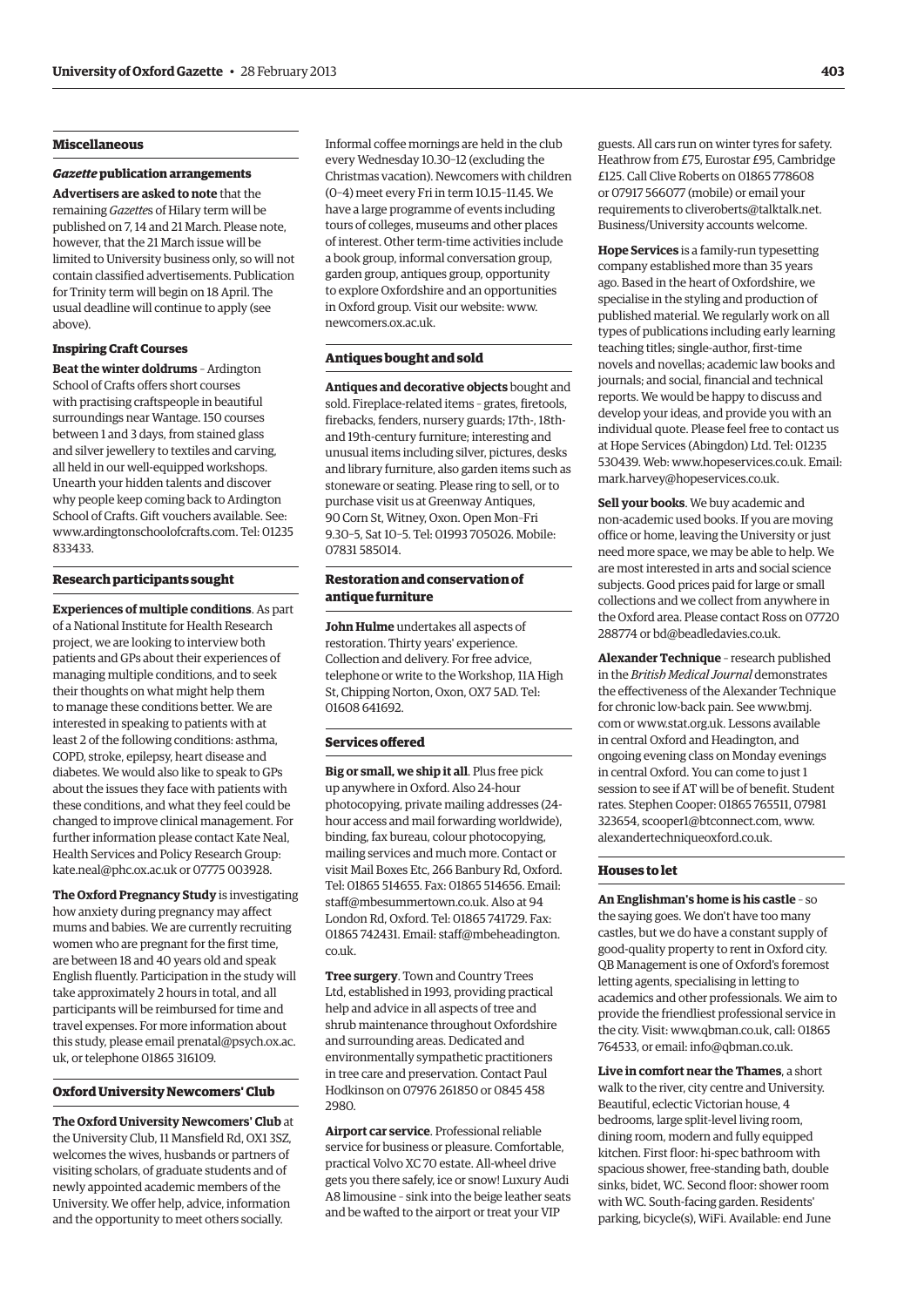to beginning Sept. Price/dates negotiable. Tel: [+44\(0\)1865 725193. Email: gpsmith@brookes.](mailto:gpsmith@brookes.ac.uk) ac.uk.

**Spacious fully furnished** centrally heated family home. Quiet location, Hill Top Rd, Oxford; 1½ miles city centre. Near hospitals, schools, parks, golf course and transport including London and Heathrow buses. Open-plan kitchen/dining/sitting room, French doors to garden. Further reception room. Utility/shower/cloakroom, 5 bedrooms, bathroom, separate WC. Off-street parking. Suit family, n-s only; £2,000 pcm ono. Tel: 01865 351745. Mobile: 07733 400820.

# **Central Oxford, Western Rd**. Pleasant

Victorian house with garden, in quiet friendly street, 7 mins' walk city centre. Three bedrooms, large kitchen/diner, study, lounge, garden room, working fireplaces, all appliances and WiFi. Furnished and equipped. Available now, long or short let. Rent £1,900 pcm. Deposit and references required. Tel: 0207 368 [6667. Email: pharsalia@gmail.com.](mailto:pharsalia@gmail.com)

**Four-bedroom furnished house** in popular Summertown side street available for long let from mid-Apr. Ground floor: living room/ diner, kitchen, toilet, access to rear garden. First floor: 1 double bedroom, 2 single bedrooms, family bathroom. Second floor: twin bedroom, shower. Easy access to shops, buses, gyms, schools. Suitable for families; this is not a 'shared house'. References required; £2,250 pm excluding utilities and council tax. [Contact: janmanessi@yahoo.co.uk.](mailto:janmanessi@yahoo.co.uk)

**Charming 5 bedroom/3 bathroom** Victorian house for rent in peaceful West Oxford conservation area of Osney Island. Large openplan living room and kitchen/dining area. All modern appliances. Large garden, view of River Thames. Rapid access to river walks along towpath in each direction. 15 mins' walk to town centre, 5 mins' walk to train station, excellent bus service into town. Available Aug/ Sept 2013, £2,000 pcm negotiable. Contact [Quentin at: quentin.sattentau@path.ox.ac.uk.](mailto:quentin.sattentau@path.ox.ac.uk)

**Beautifully restored house** (18th century), centre of pretty village, 6 miles from Oxford. Four bedrooms, 3 sitting rooms, farmhouse kitchen, dining room, large study, all mod cons, garden, cleaner. Village all services; good range of shops. Excellent 24-hour bus service; 20 mins to Oxford centre from door. Car hire possible. Perfect for visiting academic family. Available 28 Mar–10 Apr and 18 Jul–25 Aug, £450 pw. Contact: jmacclancy@brookes.ac.uk; 01865 483951 (work); 01865 880142 (home).

# **Flats to let**

#### *University Accommodation Office*

The University Accommodation Office maintains registers of University housing, and of private rental accommodation, available to full and part-time students, academic visitors and employees of the [University. See www.admin.ox.ac.uk/](www.admin.ox.ac.uk/accommodation)  accommodation.ꆱ

**Visiting Oxford**? We have studio, 1, 2 and 3-bedroom apartments conveniently located for the various colleges and University departments, available from 1 week to several months. Apartments are serviced, linen provided, rental includes all bills. Most of our guests are visiting academics like you. Details, [photos and prices o](www.weeklyhome.com)n our website: www. weeklyhome.com. [Email: info@weeklyhome.](mailto:info@weeklyhome.com) com or tel: 01993 811711.

# **Accommodation offered**

**Scott Fraser** – market leaders for quality Oxfordshire property. Selling or letting, buying or renting, we are here to help. Visit www. [scottfraser.co.uk for more information or call:](www.scottfraser.co.uk)  Oxford sales: 01865 759500; Witney sales: 01993 705507; Headington lettings: 01865 761111; Summertown lettings: 01865 554577; East Oxford and student lettings: 01865 244666; Witney lettings 01993 777909.

**Academics, parent or students** looking for a nice place to stay: short- or long-term B&B or self-catering rooms/apartments. High-quality accommodation in welcoming private homes in many Oxford locations and surrounding area. B&B from £25/night, £170/week, all inclusive. Long-term discount available. TV, free wireless Internet, tea/coffee facilities, use of microwave. Linen and weekly laundry service. For information, tel: 01865 435229, email: info@abodesuk.com, or visit: www. [abodesofoxford.com.](www.abodesofoxford.com)

**Room available** from mid-Apr in lovely first-floor flat on Banbury Rd. Close to town and North Parade. £500 pcm inclusive. N/S. Share with one other. All usual amenities and WiFi. There are actually 2 decent-sized rooms, to be used by 1 person. Please email Keith at [polbap62@yahoo.co.uk.](mailto:polbap62@yahoo.co.uk)

# **Accommodation sought**

#### *University Accommodation Office*

Landlords – do you have a spare room, flat or house to let? Oxford University Accommodation Office seeks all types of short- and long-term accommodation for students, academic visitors, postdocs and members of the University. Our Studentpad software allows landlords to quickly advertise properties online, amend details and upload photos. See: www.admin.ox.ac.uk/accommodation/ [landlord. For information: 01865 280811.](www.admin.ox.ac.uk/accommodation/landlord)

**American law professor** seeks Oxford flat for Jun (or Jun and Jul) for up to £1,200 pm. Clean, responsible, and good with antiques. I am a former Somerville JRF and former Senior Visiting Fellow at the Rothermere American Institute. I can furnish references; alternatively, most senior members of Somerville, RAI staff and Egyptologists know me, if you care to ask around. Andrea [McDowell. Email: mcdowean@shu.edu.](mailto:mcdowean@shu.edu)

**Wanted: 2–3 bedroom home** available to rent for Jun. We are a family from Oxford currently living overseas. We are returning to Oxford for a holiday. My parents live in Richmond Rd, Jericho, so we are keen to find accommodation close by and can pay the market rate. If you are interested in renting your home, please contact me, simon.feeny@rmit.edu.au – or my parents, Felicity and David, on Oxford 558017.

**Wanted to rent**: large, interesting flat or house in Oxford. We are looking to rent unfurnished flat or house from Aug. Keen it should have character, be light, modernised and ideally with open view and open-plan kitchen/dining room. Need 2 double bedrooms and 2 others for office or visiting family. Nothing too tall as [mobility a challenge. Please contact: joanna.](mailto:joanna.foster@btinternet.com) foster@btinternet.com.

#### **Self-catering apartments**

**OxfordShortlets** offers a portfolio of highquality, self-catering, short-let properties as an excellent alternative to hotel, guesthouse or bed and breakfast accommodation in Oxford and surrounding villages. Wide selection of quality homes available for short-stay lets from 1 week to several months. OxfordShortlets caters for professional individuals, groups or families visiting Oxford for holiday, business, academic and relocation purposes or for temporary accommodation between homes. Tel: 01865 311696. Fax: 01865 511010. Email: admin@oxfordshortlets.co.uk. [Web: www.oxfordshortlets.co.uk.](www.oxfordshortlets.co.uk)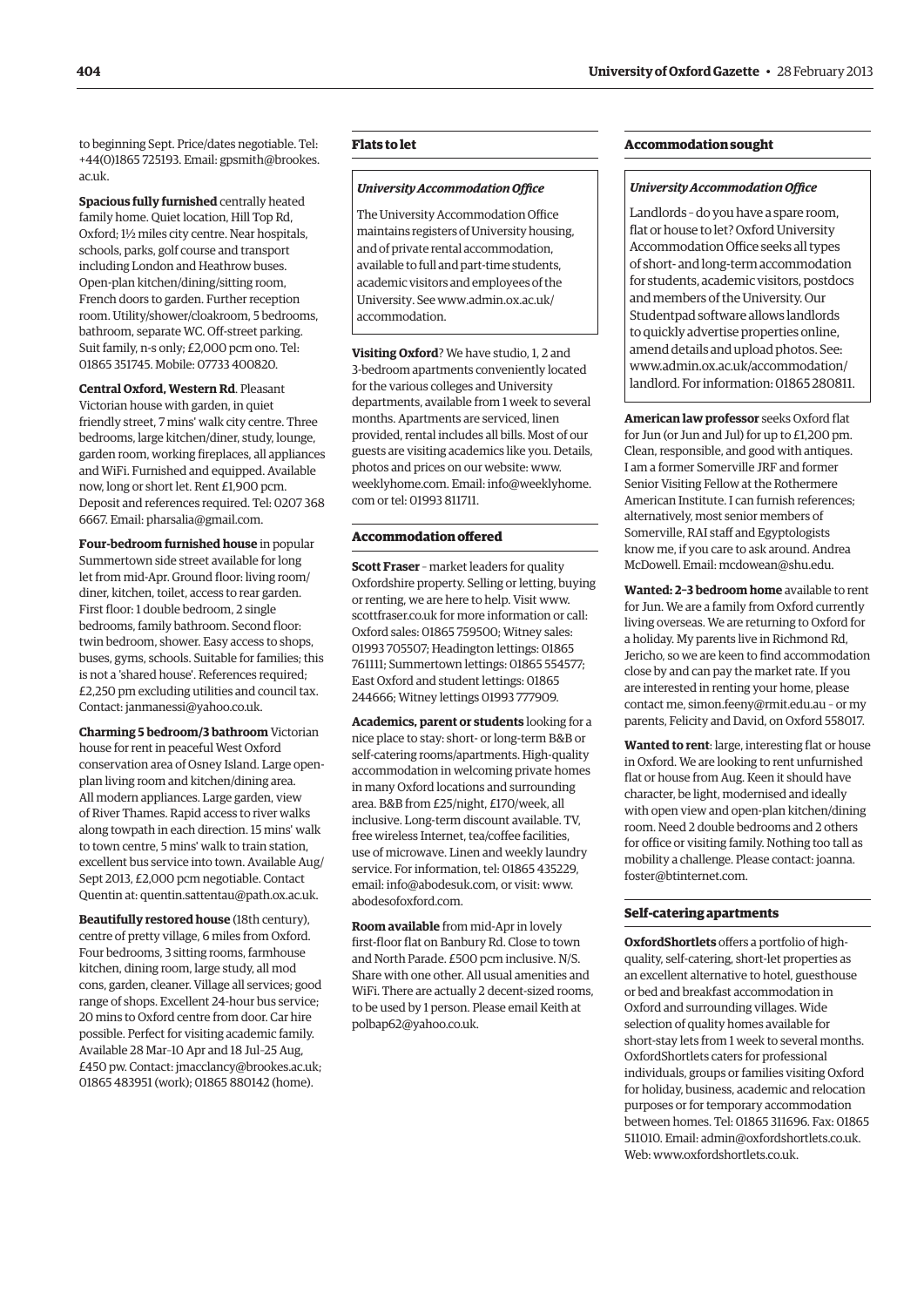# **Holiday lets**

**Midhurst**. Romantic, primitive, 2-bedroom gamekeeper's cottage up a muddy farm track in national park at the foot of the South Downs. Open fire, polished floor, simple kitchen; dishwasher, washing machine; broadband, no TV, large study. On own 190-acre organic farm – woods, valleys, river, bluebells, deer. Available weekends; discounts [for junior academics](www.wakehamfarm.com). Pictures at www. wakehamfarm.com or [email haroldcarter@](mailto:haroldcarter@mac.com) mac.com.

**Cornwall**, cottage and restored chapel in quiet hamlet on South-west Coastal Footpath within 100m of the sea and minutes from Caerhays and Heligan. Each property sleeps 6. Comfortably furnished, c/h, wood burner and broadband. Ideal for reading, writing, painting, walking, bathing, bird watching. Beautiful beach perfect for bucket and spade family holidays. Short winter breaks available from £200. Tel: 01865 558503 or 07917 864113. Email: gabriel.amherst@btconnect.com. See: [www.cornwallcornwall.com.](www.cornwallcornwall.com)

**Crete. Rethymno**. Villa built in lovely rural setting, on top of a hill, 12km from the centre of the town. Provides a superb and peaceful holiday. Spectacular sea, country views. Separated storeys, sleeps 6 on the ground and 4 on the first. Car available. Barbeque area and swimming pool. Ideal for writing, painting, [trekking. For details please contact: nglynias@](mailto:nglynias@yahoo.gr) yahoo.gr.

**French House** situated in quiet village in the foothills of the Pyrénées, La Maison aux Volets Bleus is a fully furnished holiday home for up to 6 people. The location offers fantastic walking, excellent beaches and the beautiful scenery of the Roussillon wine region. Available all year round. Visit the website at www.voletsbleus.co.uk or contact Tim [Davies on 01865 343558 or timlucydavies@](mailto:timlucydavies@btinternet.com) btinternet.com.

**Italy**, holiday house to let in Le Marche. Three-bedroom house in rural location, close to Urbino and 40 mins from the Adriatic coast. Beautiful views; £300 pw between May and Sept. For photographs and further information [contact Vivienne Pearson: vrsn.pearson@](mailto:vrsn.pearson@virgin.net) virgin.net.

**Lovely house to rent** in Ste-Suzanne, Pays de Loire. Village classified as 'one of the most beautiful in France'. Ideally positioned, unspoiled countryside and next to best boulangerie in area! Village has open-air swimming pool in summer. Easily accessible from UK seaports and airports. Great for walking, relaxing, visiting markets, creative projects. Sleeps 7 comfortably. Price range: [£300–£475 pw. Contact penboreham@](mailto:penboreham@ntlworld.com) ntlworld.com or 01865 424749.

**Le Marche**, central Italy. Tastefully converted 18th-century stone farmhouse set in approx 2 acres on edge of Sibillini National Park. Sleeps 12. Private 11m pool. Breathtaking views of Sibillini mountains and rolling hills below. Hilltop villages, restaurants with authentic cuisine. Area offers hiking, canoeing, fishing, riding, rock climbing; 45 mins from beaches, 1 hour Ancona airport. Available Jul–Sept. Tel: [01865 513739, email: juliemacaro@hotmail.](mailto:juliemacaro@hotmail.com) com.

**Burgundy (Vézelay**): old and spacious house available for short lets in heart of medieval town, close to 12th-century basilica. Excellent walking country. Also cycling, riding, kayaking, etc. Within Morvan National Park. Flexible rates. Suitable for a couple, for family holidays and for groups of up to 12. See pictures and more information at www.gitevezelay.co.uk. Contact: jessica0407@talktalk.net or 07980 305775.

**Dordogne, France**: 14th-century watermill in peaceful, forested area with island garden, small lake and lots of history including its own caves. Full of character, but recently renovated with modern bathrooms and kitchen. Great walking, riding, canoeing, castles and caves nearby. Sleeps 8 in 3 large bedrooms. Direct TGV from London to Angouleme (30km from house). For more information contact Harriet on hq@matsaert.net or go to our website: www.homeaway.co.uk/p1006460.